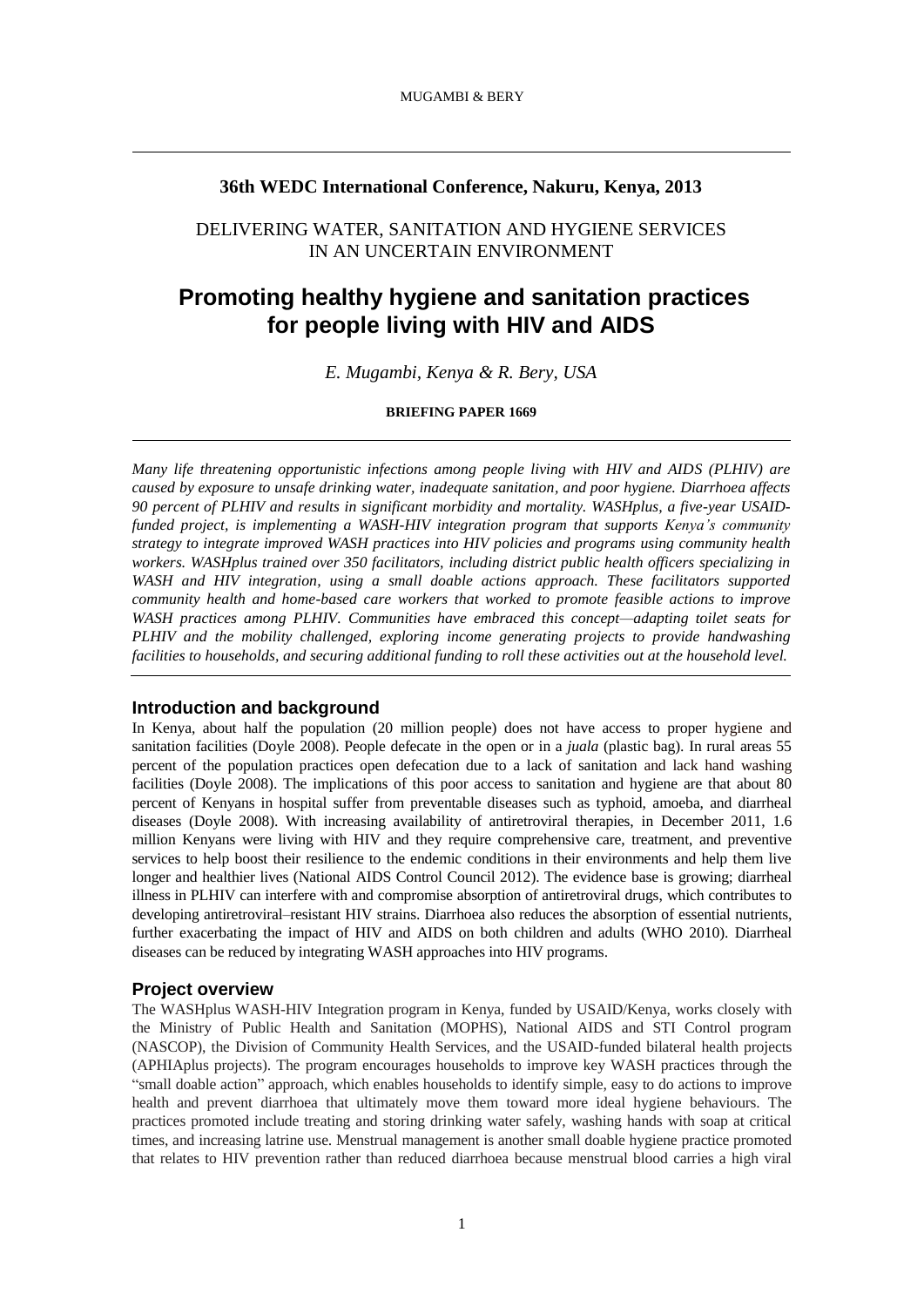load and many people do not understand that handling bloody materials carries a risk of HIV transmission (GOK 2011).

# **Program Context and Approach**

Emphasizing capacity-building among public health practitioners and frontline community health workers, WASHplus works within established structures to enable partners and stakeholders to integrate WASH practices into existing training and interventions. The WASH-HIV Integration program encourages implementers to negotiate with people using the small doable action approach to improve WASH practices incrementally — actions that households can take that will improve health but may not be the ideal practice.

During the program's first phase, WASHplus reached out to district public health officers in three provinces with a training package on integrating WASH into HIV programs, refined the approach and associated materials, and then rolled the program out across all provinces. Recognizing the need to integrate WASH and HIV across all levels of the system, WASHplus invited district AIDS and STI (sexually transmitted infection) officers to join the training during the second phase of implementation. This marked the first time that district-level public health and AIDS/STI officers came together to tackle health issues jointly.

Partnering with organizations that implement field activities directly—USAID's APHIAplus projects and the Centers for Disease Control and Prevention's (CDC) implementing partners and other local institutions—enables WASHplus to incorporate WASH activities into existing training programs with the help of the trained trainers. Some facilitators champion the small doable action approach and have worked to secure funding from different sources to expand training to more community health extension and community health workers.

Integration on the ground is having an impact, but for longer term health gains and sustainability of this approach, WASHplus understands the need to effect policy change. Toward this end WASHplus co-chairs the government's hygiene promotion technical working group and in this capacity reviews relevant policy documents and suggests ways to insert WASH into HIV guidance and programming or considering HIV when developing WASH policy. Inputs were made in nutrition and HIV guidelines, the sanitation policy, and the community health worker training modules—and where appropriate promoted integration. As a result, the concept of small doable actions now resonates across the government. In different forums, such as community-led total sanitation workshops and Global Handwashing Day, practitioners talk about taking feasible, meaningful actions that can be replicated.

#### **Results**

To date more than 350 government and NGO stakeholders have received WASH-HIV integration training. The community health workers they then train are putting their new skills into practice by negotiating directly with households to make small doable improvements. To date, over 1000 health workers have been trained or sensitized on WASH-HIV integration. Trained public health officers supplement community health worker training sessions with WASHplus-developed reference materials.

APHIAplus and CDC programs invite trained facilitators to present the concept of WASH-HIV integration to their implementing partners. These trainers also lead their own trainings with partners and help integrate WASH into home-based care and orphan and vulnerable children (OVC) programs by reaching out to peer educators and CHWs during monthly meetings. WASHplus continues to provide technical support to the trainers during to assist in their outreach efforts. A community of practice and blog enables these facilitators to share ideas and experiences implementing WASH-HIV integration.

#### **Lessons learned**

Below are highlights of the lessons learned to date:

1. Working within existing structures (Kenya's community strategy) ensures that a new concept is accepted and the corresponding materials are resonant, relevant, and sustained. The MOPHS and NGO partners have embraced the small doable action concept and have begun to integrate WASH into HIV programs. While initially this expansion of integration efforts occurred with WASHplus technical support and advocacy, more and more partners are securing their own funding to share these concepts, which are resonating across the country.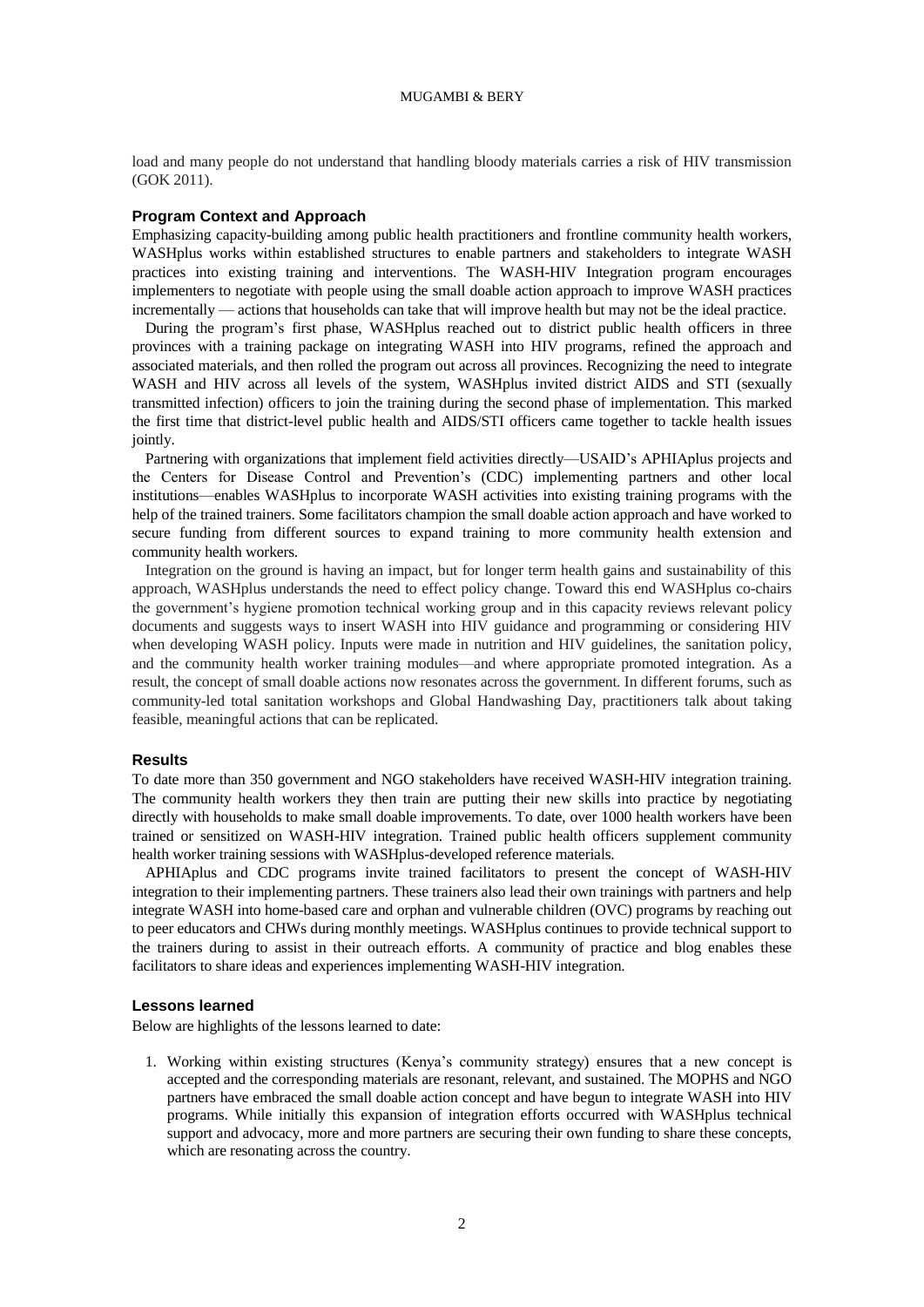# MUGAMBI & BERY

- 2. As with the small doable action approach, many different WASH efforts focus on feasible actions to improve health rather than unattainable ideals. The modular materials developed to facilitate the WASH-HIV integration program were created with flexibility in mind. The technical content can be used in multiple settings and adapted to different target audiences such as community health, OVC, and home-based care workers, to name a few.
- 3. WASHplus's participatory training style and approach engages facilitators and learners and encourages local solutions to challenges in their communities. One trained facilitator's efforts to devise an improved latrine design for his weak and elderly clients shows how communities and individuals are eager to adopt small doable actions and innovate based on local needs. Using what he learned in his WASHplus training, this health care worker developed a toilet seat using materials readily available on most homesteads that helps his weaker clients use the latrine comfortably. See the pictures and story that follow.
- 4. Another trained facilitator is exploring the feasibility of starting an income generating project for the community by building and marketing a simple handwashing option. Typically these handwashing stations can be improvised by households using materials available in the home. It will be interesting to see whether such a program will actually function as an income generation project or whether it will just trigger households to create their own options.

These lessons are ones that can easily be replicated in different programs or countries. First and foremost is the need to engage existing systems to encourage sustainability and to ensure new parallel systems are not established. People will change their practices when they are respected and not told what to do or how to do it. So, while a family may not be able to link to a sewer system, that family might be able to construct a latrine or build a handwashing station or treat and store drinking water safely.



**Photograph 1. FHI 360.** *A trained district public health officer explains how to use an improvised commode for a weak client*



**Photograph 2. FHI 360.** *A community health worker demonstrates how to clean a commode after use*